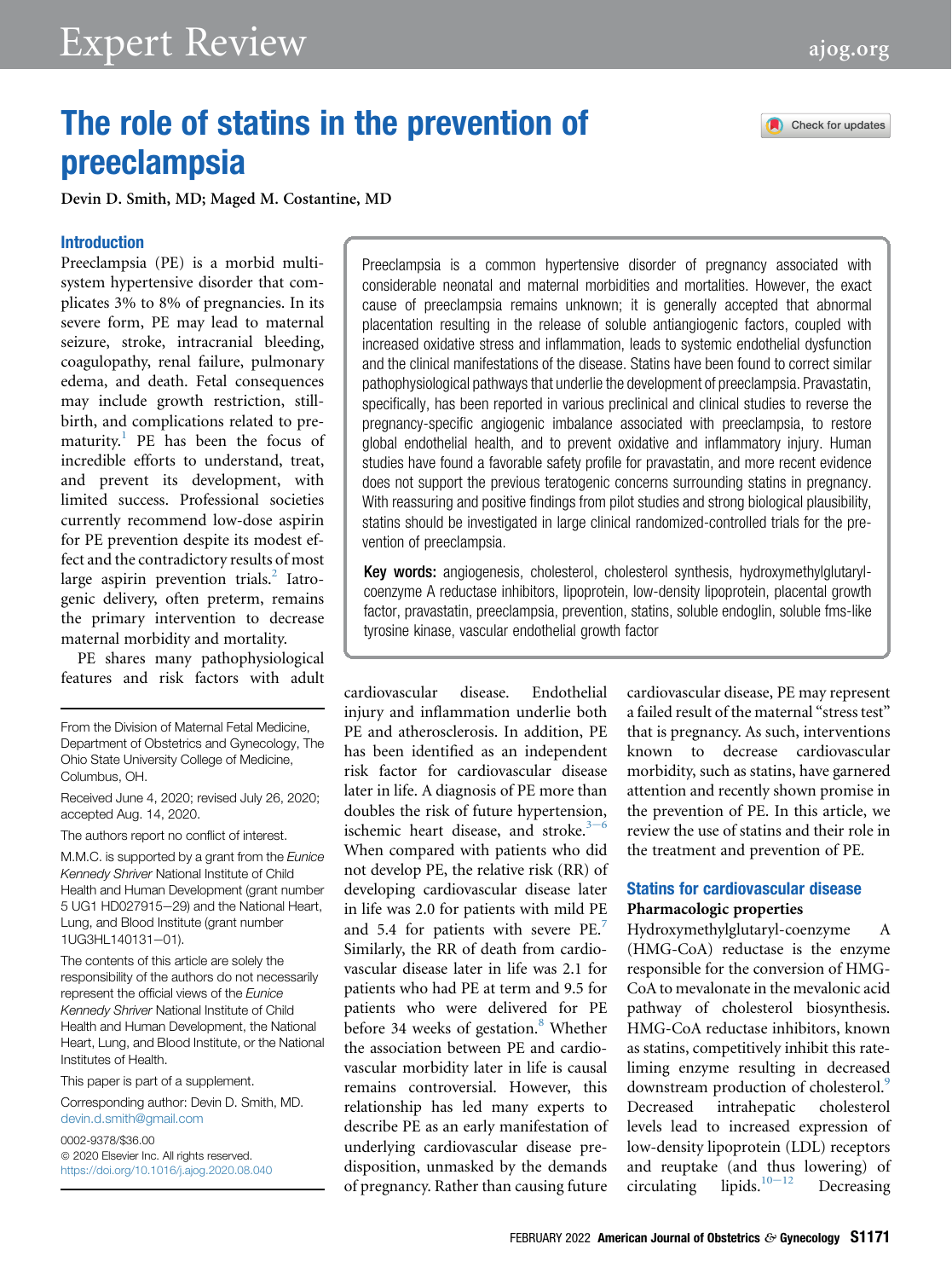serum lipid levels has been found to prevent the development and progression of atherosclerotic cardiovascular disease, and statins remain among the most potent and widely used medications for lowering LDL cholesterol (LDL-C) and for primary and secondary cardiovascular protection. $13,14$  $13,14$ 

First-generation statins, which include lovastatin, pravastatin, and fluvastatin, are the least potent. Second-generation statins include simvastatin and atorvastatin and are currently the most widely used. Third-generation statins, such as rosuvastatin, have the highest potency. Statins are also classified according to their hydrophilicity with pravastatin and rosuvastatin being hydrophilic and simvastatin, atorvastatin, and fluvastatin being lipophilic. $15$  Statins are absorbed rapidly following oral administration, and most are highly bound to plasma proteins. Lipophilic statins cross easily into hepatocytes and other cells through passive diffusion, whereas hydrophilic statins require active transport and are more hepatoselective.<sup>[15](#page-9-9)</sup>

### Principal effects

Until recently, statins were touted predominantly for their ability to decrease cholesterol concentrations and the pro-gression of atherosclerosis.<sup>[12](#page-9-10)</sup> The intensity of LDL-C reduction by statins is dependent on the dose and the individual statin used. High-intensity therapy (rosuvastatin  $20-40$  mg or atorvastatin 80 mg) leads to >50% reduction in LDL-C, moderate-intensity therapy (rosuvastatin 5-10 mg, atorvastatin 20-40 mg, pravastatin 40 mg, or simvastatin  $20-40$  mg) leads to  $30\%$  to  $50\%$ reduction in LDL-C, and low-intensity therapy (atorvastatin 10 mg, pravastatin  $10-20$  mg, or simvastatin 10 mg) leads to  $< 30\%$  reduction in LDL-C.<sup>[16](#page-9-11)[,17](#page-9-12)</sup> Decreased atherosclerosis is supported by angiographic and magnetic resonance imaging studies, which reveal an increase in lumen diameter and slowing of stenosis with years of statin therapy. $18-20$  $18-20$ These findings also translate into improved clinical outcomes and reduced mortality and morbidity from cardiovascular disease. However, the benefits of statin therapy are not solely explained by

their lipid-lowering capabilities, and the exact mechanisms of cardiovascular benefit that extend beyond decreased lipoprotein levels are not completely understood. Although their lipid-lowering effect is well documented, the clinical benefits of statin therapy occur before and are disproportionately greater than the improvement in atherosclerotic disease burden. Patients often experience clinical improvement in markers of vascular disease as early as 6 months after initiating therapy.<sup>[21,](#page-9-14)[22](#page-9-15)</sup> Factors thought to contribute to the benefits of statin therapy include reversal of endothelial dysfunction, decreased inflammation and thrombogenicity, and plaque stabilization, all of which can be seen shortly after beginning therapy.

### Plaque stabilization

It is generally accepted that acute coronary events are often caused by disruption of lipid-rich atherosclerotic plaques. Infiltration of the collagen-deficient fibrinous cap of a plaque by inflammatory cells (macrophages, activated lymphocytes) leads to plaque disruption and the formation of a thrombus and po-tential vessel occlusion.<sup>[23,](#page-9-16)[24](#page-9-17)</sup> Evaluation of human carotid plaques removed during endarterectomy revealed that statin therapy decreased plaque inflammation (as a result of decreased matrix metalloproteinase-2, macrophage, and T-cell levels) and increased plaque stability (by increase in metalloproteinase-1 inhibition and collagen content).<sup>[25](#page-9-18)</sup> In addition, statin therapy has been found to decrease platelet reactivity and tissue factor expression by inflammatory cells.<sup>[23](#page-9-16)</sup>

### Endothelial protection

The endothelial layer separates the circulatory compartment from the vascular wall, and as such, it regulates the contractile and hemostatic functions of blood vessels. There is growing evidence to support that endothelial dysfunction, often involving reduced endothelialderived nitric oxide (NO) production and endothelial activation resulting in the expression of cell surface leukocyte adhesion molecules, is causal in the development of cardiovascular disease.<sup>[26](#page-9-19)</sup>

Endothelium-dependent vascular relaxation is predominantly mediated by nitric oxide (NO), whereas endotheliumdependent vascular constriction is mediated by endothelin-1 (ET-1) and thromboxane- $A<sub>2</sub>$ . The balance between these endothelium-derived vasoactive substances determines the contractile state of a vessel. $^{26}$  $^{26}$  $^{26}$  In a study of 30 healthy adults with normal serum cholesterol, a single dose of 0.3 mg cerivastatin resulted in increased flow-mediated dilatation of the brachial artery within 3 hours of administration.<sup>27</sup> There is growing evidence that statin therapy amplifies the effect of other endothelium-dependent medications, increases blood flow, and reduces the density of surface adhesion molecules.[26](#page-9-19) This is likely because of statin's ability to up-regulate endothelial nitric oxide synthase (eNOS) expression, which increases NO production and promotes vessel relaxation. Statins have also been found to restore the function of eNOS in pathologic conditions and increase the expression of tissue-type plasminogen activator and decrease the expression of potent vasoconstrictor  $ET-1.^{26}$  $ET-1.^{26}$  $ET-1.^{26}$  In addition, statins have been found to promote the proliferation, migration, and survival of circulating endothelial progenitor cells, which are important for angiogenesis and endothelial restoration after injury.<sup>[26](#page-9-19)</sup>

### Decreased inflammation

Markers of inflammation, most notably high-sensitivity C-reactive protein (hs-CRP), are elevated in patients with atherosclerosis and can help predict the risk of cardiac events and progression of cardiovascular diseases. $^{28}$  $^{28}$  $^{28}$  Statin therapy has been found to decrease hs-CRP levels independent of lipid levels, an effect seen within 14 days. $2\frac{3}{9}$  However, the mechanism behind the decrease in inflammatory markers is not well understood. It has been reported that some (though not all) statins selectively inhibit an important inflammatory cell adhesion protein,  $\alpha_1\beta_2$  integrin (also referred to as lymphocyte function-associated antigen 1, or integrin LFA-1).  $30,31$  $30,31$  Statin therapy has in addition been found to affect immune cell signaling. Interferon gamma plays an important role in the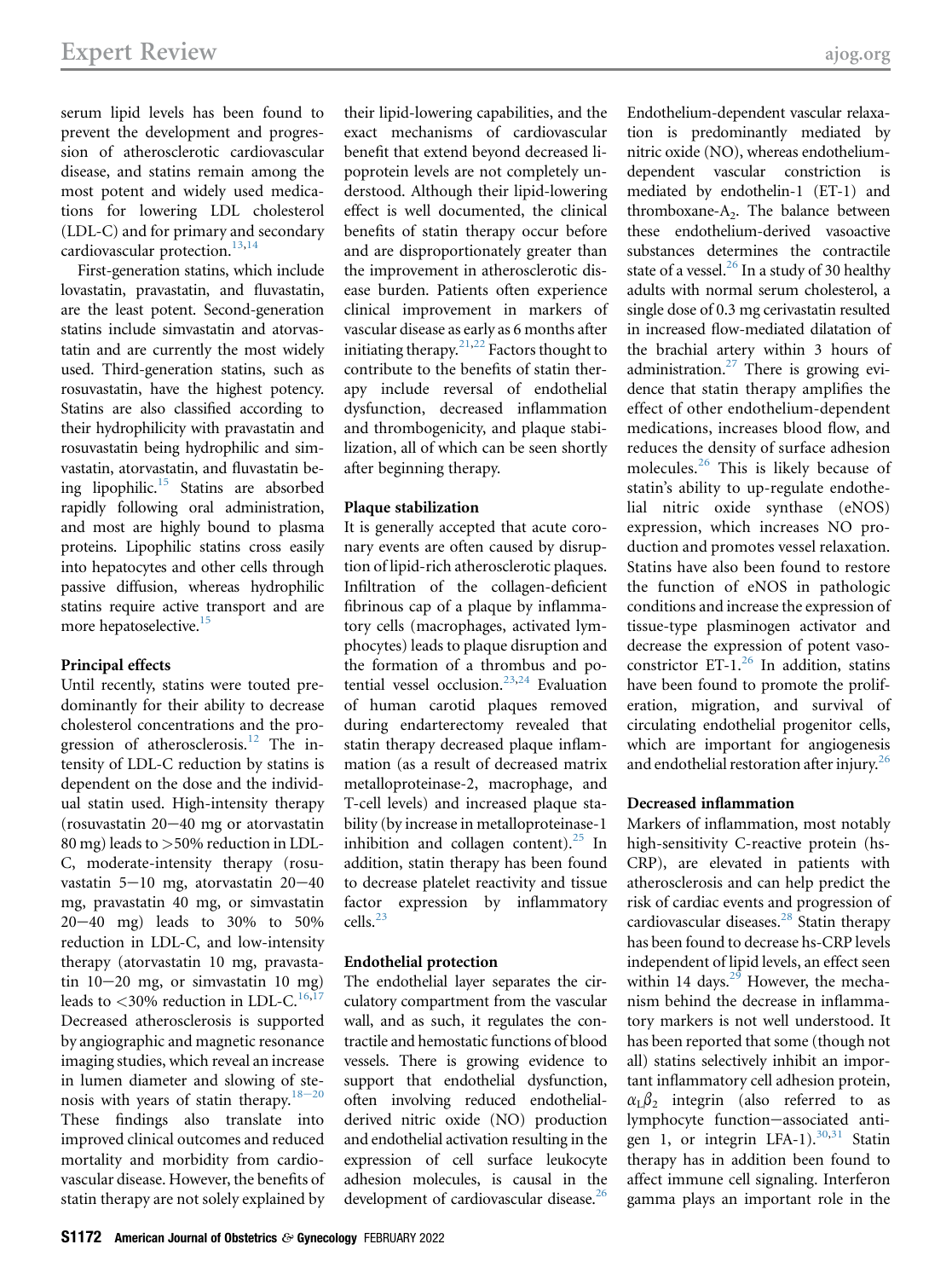<span id="page-2-0"></span>



*CO*, carbon monoxide; *eNOS*, endothelial nitric oxide synthase; *ET-1*, endothelin-1; *HQ-1*, heme oxygenase-1; //\_-1, interleukin 1; ///F-y, interferon gamma; //O, nitric oxide; PIGF, placental growth factor;<br>*sEng*, so Smith. Role of statins in preeclampsia. Am J Obstet Gynecol 2022.

immune response by stimulating immune cells to express major histocompatibility complex class II (MHC-II) proteins, which in turn activate T lymphocytes. There is evidence that statins directly inhibit the interferon gamma-mediated induction of MHC-II expression leading to a decrease in T-cell activation.[32](#page-9-25) Through the inhibition of T-cell activation and adhesion molecule expression, statins decrease the presence of inflammatory cytokine-releasing immune cells (monocytes, macrophages, lymphocytes) in the endothelium.[26](#page-9-19)

### Statins for preeclampsia

### Pathophysiology of preeclampsia

The pathogenesis of PE, although not completely understood, is believed to be a 2-stage process, originating early in pregnancy with abnormal cytotrophoblast invasion and remodeling of the spiral arterioles during early placenta development.<sup>[33](#page-9-26)</sup> Although the exact trigger remains unknown, it is generally accepted that a combination of genetic, environmental, and immunologic factors plays an important role in the early<br>stage.<sup>34</sup> These changes ultimately These changes ultimately culminate in an angiogenic imbalance, coupled with widespread maternal

endothelial dysfunction, oxidative stress, and exaggerated inflammation. These promote systemic endothelial dysfunction and result in vasoconstriction, endorgan ischemia, and the clinical signs and symptoms of PE ([Figure\)](#page-2-0).

Angiogenesis refers to the physiological process by which new blood vessels form from preexisting vessels, whereas vasculogenesis refers to the process by which vessels are formed from angioblast precursor cells. The human placenta undergoes both angiogenesis and vasculogenesis during fetal development and pseudovasculogenesis, the process by which placental cytotrophoblast cells convert from an epithelial phenotype to an endothelial phenotype. Normal placental development depends on a balance between pro- and antiangiogenic factors that promote angiogenesis and normal endothelial function. An imbalance in angiogenic placental mediators, with excessive release of vasoactive factors, has been linked to the development of PE and is thought to be a critical feature to its etiology.<sup>[35](#page-9-28)</sup> Both soluble fms-like tyrosine kinase-1 (sFlt-1) and soluble endoglin (sEng) are 2 antiangiogenic factors that have been found to neutralize and inhibit the effects of

circulating proangiogenic mediators, such as vascular endothelial growth factor (VEGF) and placental growth factor (PlGF) ([Figure](#page-2-0)). In animal models, overexpression of sFlt-1 results in a PE-like condition, which is reversed by lowering sFlt-1 levels below a critical threshold. $34$  In humans, both of these antiangiogenic factors are known to increase dramatically several weeks before the onset of clinical manifestations.<sup>[34,](#page-9-27)[36](#page-9-29),[37](#page-9-30)</sup>

Exaggeration of the inflammatory cascade is also a feature of PE and is manifested by reversal of the T helper cell 1 (Th1) and T helper cell 2 (Th2) responses (increase in Th1 proinflammatory cytokines, such as tumor necrosis factor alpha [TNF- $\alpha$ ], interleukin 1 [IL-1], IL-2, and interferon gamma, and decrease in Th2 antiinflammatory cytokines such as IL-4 and IL-10). The increase of proinflammatory cytokines, along with a vasoconstrictive imbalance in vasoactive mediators, exacerbates oxidative stress and leads to endothelial injury. Furthermore, PE is associated with the suppression of the heme oxygenase-1 (HO-1) and carbon monoxide pathways, which have antiinflammatory, antioxidant, and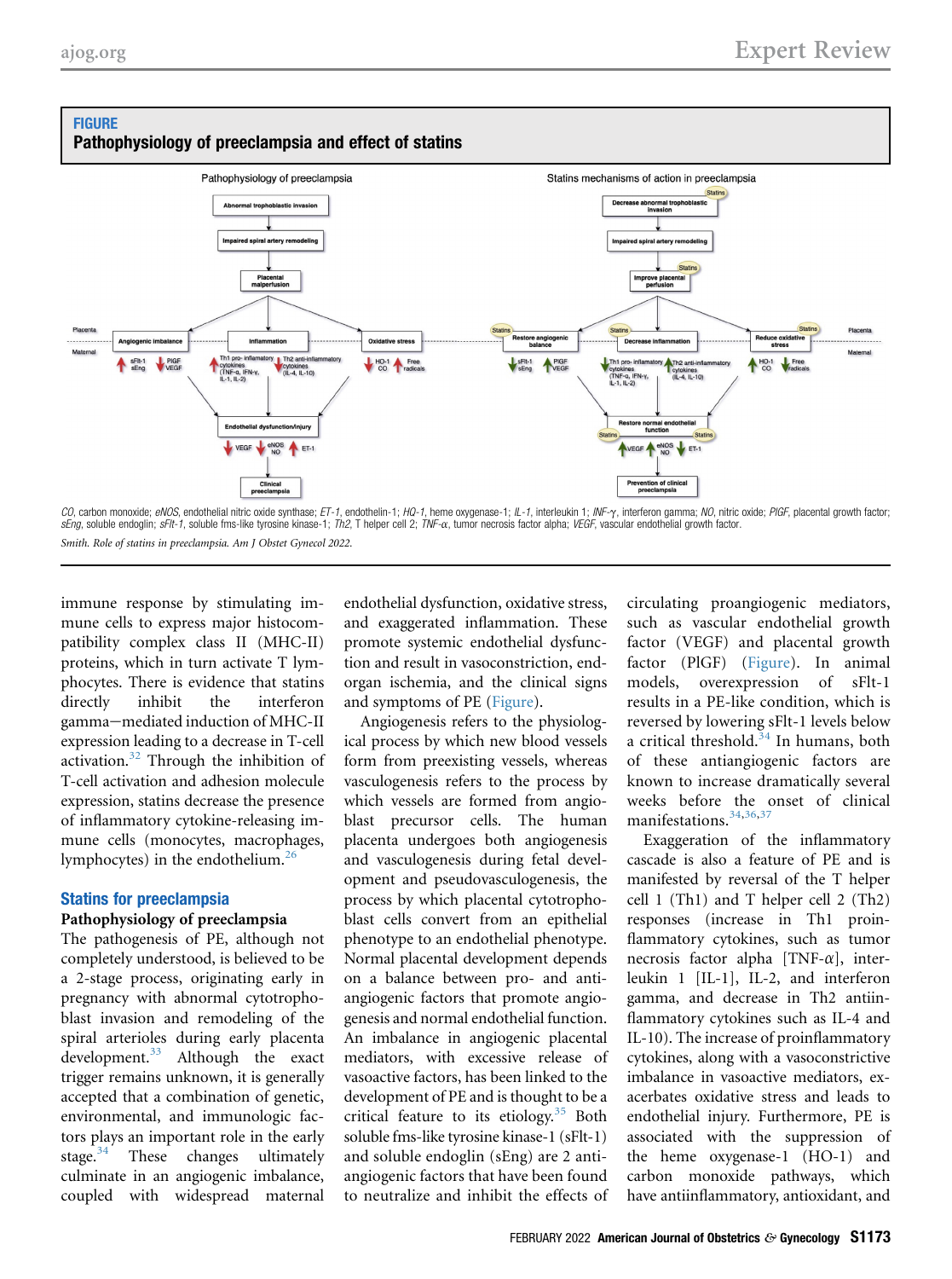vasoprotective properties.<sup>[34](#page-9-27)</sup> Endothelial injury can also trigger a cascade of inflammatory and immunogenic processes similar to the endothelial dysfunction seen in atherosclerotic vascular disease. Interestingly, increases in circulating free radicals caused by increased cytokine activity lead to the oxidation of LDL, another finding similar to atheroscle-rotic cardiovascular disease.<sup>[38](#page-9-31)</sup>

### Statins for prevention of PE: biological plausibility

The properties and mechanisms of action of statins make them highly promising candidates for the prevention and/ or treatment of PE. Statins up-regulate eNOS, promoting NO production in the vasculature. $39,40$  $39,40$  They also promote VEGF and PlGF releases, reduce sFlt-1 and sEng concentrations, and upregulate the transcription and expression of HO-1 in [endoth](#page-9-34)elial and vascular smooth muscles. $41-43$  Activation of the HO-1/CO pathway by statins has been found, in some but not all studies, to suppress the production of  $sFlt-1$ .<sup>44</sup> Statins are also known to have antiinflammatory properties and have been shown to decrease hs-CRP even in patients with normal cholesterol levels.<sup>45</sup> They are also known to up-regulate Th2 antiinflammatory cytokine production and down-regulate Th1 proinflammatory cytokine production [\(Table 1](#page-4-0), [Figure\)](#page-2-0). $46$  These immunomodulatory and antiinflammatory effects, along with other pleiotropic actions on free oxygen radical formation and smooth muscle cell proliferation, make statins highly promising candidates for the prevention and treatment of PE.

### Preclinical studies

The ability of statins to reverse pathophysiological pathways associated with PE and to ameliorate its phenotype was evaluated in several preclinical studies using tissue cultures and different rodent models of PE. Initial studies using preeclamptic villous explants and a mouse model of PE reported that simvastatin therapy increased endothelial HO-1 activity, which, in turn, promoted VEGF and PlGF releases and decreased sFlt-1

levels.[48](#page-10-3) Other studies using primary endothelial cells, purified cytotrophoblast cells, and placental explants obtained from women with preterm PE reported that pravastatin decreased sFlt-1 and increased endothelial, but not placental, sEng secretion<sup>[49](#page-10-4)</sup> and that it was not dependent on up-regulation of HO-1. Moreover, the ability of pravastatin to decrease sFlt-1 concentrations using pravastatin-perfused human placental cotyledons and placental explants was only observed under hypoxic conditions, with no alterations of placental physiological functions under normoxic conditions.<sup>[47](#page-10-5)</sup> Finally, pravastatin was also found to reduce the secretion of endothelin-1 and sFlt-1 in human umbilical vein endothelial and uterine microvascular cells.<sup>[50](#page-10-6)</sup>

Although some studies reported that simvastatin may be a more potent inhibitor of sFlt-1 secretion when compared with pravastatin or rosuvas- $\text{tatin}$ ,  $\frac{51}{1}$  $\frac{51}{1}$  $\frac{51}{1}$  most studies using murine PE models evaluated pravastatin, probably because of its more favorable pregnancy profile. Using an adenoviral overexpression of the sFlt-1 model, we and others reported that pravastatin improved vascular reactivity by decreasing sFlt-1 and sEng levels and upregulating eNOS in the vasculature. $42,52$  $42,52$ In addition, pravastatin up-regulated the expression of VEGF and PlGF and a prosurvival or antiapoptotic mitogenactivated protein kinase pathway in the placenta.<sup>[53](#page-10-10)</sup> Various other models of PE, including a  $CBA/J \times DBA/2$  model of immunologic-mediated  $PE<sub>2</sub><sup>54</sup>$  $PE<sub>2</sub><sup>54</sup>$  $PE<sub>2</sub><sup>54</sup>$  complement component 1q deficiency  $(C1q-/-),$ <sup>[55](#page-10-12)</sup> and lentiviral vectormediated placenta-specific sFlt-1 overexpression, $43$  reaffirmed that pravastatin restored angiogenic balance, lowered blood pressure, prevented kidney damage (decreased albuminuria, glomerular endotheliosis, and fibrin deposition), improved glomerular and placental blood flow, restored trophoblast invasiveness, and prevented fetal growth re-striction (FGR).<sup>[15](#page-9-9),[43](#page-10-13),[54](#page-10-11),[55](#page-10-12)</sup>

### Human studies

Earlier reports found that, when given to women with preterm PE, pravastatin use was associated with improvement in blood pressure, reduction in sFlt-1 serum concentrations, and improved pregnancy outcomes.<sup>[48](#page-10-3)</sup> In addition, pravastatin improved angiogenic profiles and prevented fetal demise in a case report of patients with massive perivillous fibrin deposition in the placenta.[56](#page-10-14) A pilot double-blind, placebo-controlled PE prevention trial using pravastatin, conducted by the Eunice Kennedy Shriver National Institute of Child Health and Human Development (NICHD) Obstetric-Fetal Pharmacology Research Units Network, randomized women with a history of previous PE that required preterm delivery before 34 weeks of gestation to either 10 mg of oral pravastatin or placebo from 12 to 16 weeks until delivery. Of note, 25% of participants were also taking low-dose aspirin, with no difference between the 2 groups. Maternal and neonatal outcomes were overall more favorable in women randomized to pravastatin than in women randomized to placebo, with reduced rates of PE (0% vs 40%), severe features of PE, and indicated preterm delivery before 37 weeks of gestation (10% vs 50%). Women receiving pravastatin had increased serum PlGF and decreased sFlt-1 and sEng levels compared with those who received placebo, although the differences did not reach statistical significance. In addition, there were no differences in rates of side effects (with myalgia and headache being the most common), congenital anomalies, or adverse events between the groups.[57](#page-10-15) Maternal blood concentrations of liver (alanine and aspartate transaminases) and muscle (creatine kinase) enzymes were not increased with pravastatin therapy. More importantly, birthweight, gestational age at delivery, and neonatal intensive care unit admissions tended to be better in the pravastatin group, although without statistical significance ([Table 2](#page-5-0)). A second cohort of the trial randomized women to 20 mg pravastatin or placebo and revealed similar findings (unpublished data).

The use of pravastatin as a therapeutic agent was also evaluated in a prospective study of 21 women with antiphospholipid syndrome (APLS) and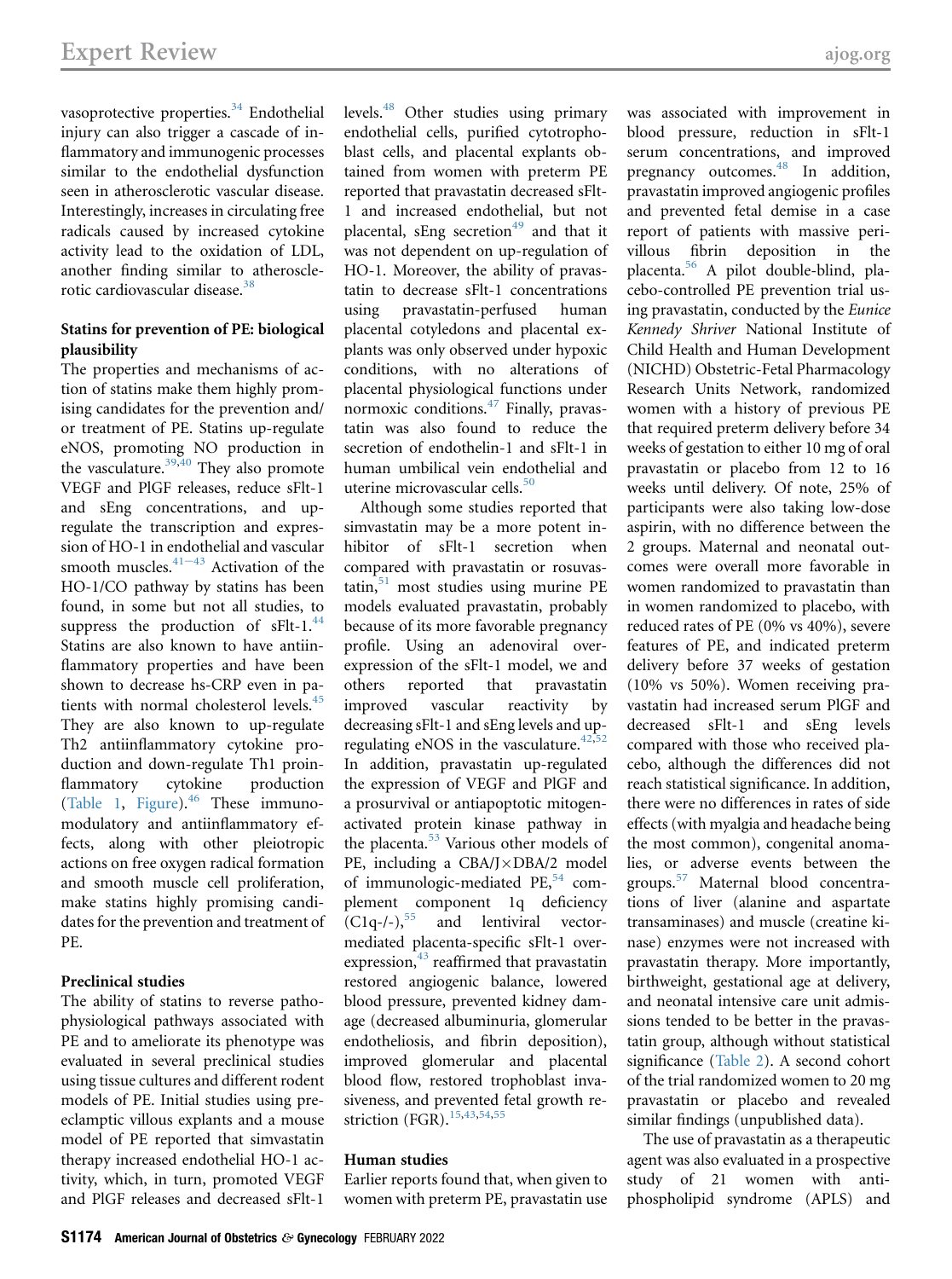## <span id="page-4-0"></span>TABLE 1

### Mechanisms and effects of statins by cell type

| <b>Cell types</b>                             | <b>Mechanisms</b>                                                                             | <b>Effects</b><br>Decreased inflammation<br>Improved vascular reactivity                                                                     |  |
|-----------------------------------------------|-----------------------------------------------------------------------------------------------|----------------------------------------------------------------------------------------------------------------------------------------------|--|
| Placental trophoblast cells $41-43$           | Increased VEGF and PIGF<br>Increased HO-1<br>Decreased sFIt-1 and sEng                        |                                                                                                                                              |  |
| Platelets <sup>15,26</sup>                    | Inhibition of platelet adhesion<br>Decreased TXA <sub>2</sub>                                 | Decreased thrombosis                                                                                                                         |  |
| Monocytes and macrophages <sup>15,26,31</sup> | Inhibition of T-cell adhesion, activation,<br>and release of proinflammatory cytokines        | Decreased inflammation                                                                                                                       |  |
| Endothelial progenitor cells <sup>15,26</sup> | Increased mobilization of stem cells                                                          | Improved neovascularization<br>and reendothelialization                                                                                      |  |
| Endothelial cells <sup>15,39,40</sup>         | Increased eNOS<br>Decreased ET-1<br><b>Increased VEGF</b><br>Decreased PAI-1<br>Decreased ROS | Improved endothelial function<br>Decreased oxidative stress<br>Decreased vasoconstriction<br>Decreased inflammation<br>Improved angiogenesis |  |
| Vascular smooth muscle cells <sup>47</sup>    | Decreased AT1 receptor expression<br>Decreased ROS                                            | Decreased vasoconstriction                                                                                                                   |  |

Smith. Role of statins in preeclampsia. Am J Obstet Gynecol 2022.

poor pregnancy outcomes. All patients received low-dose aspirin and lowmolecular-weight heparin per local standard of care, were observed closely throughout pregnancy, and were assigned to pravastatin (20 mg) or standard of care when they developed PE and/or intrauterine growth restriction. Compared with patients in the control cohort, those who received pravastatin had improved uterine artery Doppler velocimetry, had lower blood pressure (130/89 mm Hg [interquartile range  $[IQR], 125-130/85-90]$  vs 160/98 mm Hg  $[IQR, 138-180/90-110]$ ), and delivered infants with higher birthweight  $(2390 \text{ g}$  [IQR, 2065-2770] vs 900 g [IQR,  $580-1100$ ]), at a more advanced gestational age  $(36$  weeks [IQR,  $35-36$ ] vs 26.5 weeks [IQR, 26-32]).<sup>58</sup> Moreover, the Statins to Ameliorate Early Onset Pre-Eclampsia (StAmP) trial randomized women with early-onset PE  $(24-31$  weeks of gestation) to pravasta-tin 40 mg or placebo.<sup>[59](#page-10-17)</sup> The difference in sFlt-1 levels between the pravastatin  $(n=27)$  and placebo  $(n=29)$  groups was 292 pg/mL (95% confidence interval [CI],  $1175-592$ ;  $P=5$ ) 3 days after randomization and 48 pg/mL (95% CI, 1009-913;  $P = 9$ ) 14 days after

randomization. Subjects who received pravastatin had a similar gestational latency after randomization when compared with subjects who received placebo (hazard ratio, 0.84; 95% CI,  $0.50-1.40; P=6$ ) with a median time to delivery of 9 days (IQR,  $5-14$ ) in the pravastatin group and 7 days (IQR,  $4-11$ ) in the placebo group. Overall, pravastatin use was not associated with a reduction in maternal plasma sFlt-1 levels, prolongation of pregnancy, or other pregnancy outcomes. However, despite its negative results and limitations, the StAmP trial confirmed several findings that support the safety of pravastatin use in high-risk pregnancies. $60$  In addition, the effect of pravastatin in pregnancy with early-onset FGR was evaluated in a nonrandomized controlled study conducted in Spain. Women with early-onset FGR at  $\leq$ 28 weeks' gestation were offered a dose of pravastatin 40 mg daily  $(n=19)$ . A control group  $(n=19)$  was matched to the treatment group for gestational age; maternal, obstetrical, and Doppler findings; and angiogenic factors. $61$  Treatment with pravastatin was associated with substantial improvement in angiogenic

profile. In addition, latency from diagnosis to delivery was extended by 16.5 days, median newborn birthweight was increased by 260 g, and the rate of PE decreased from 47.4% to 31.6%. However, these clinical findings were not statistically significant.

Although these 4 studies offer insight into the potential role of statins for PE, they are limited by sample size and are conflicting in their design and findings [\(Table 3\)](#page-6-0). Specifically, the StAmP trial was limited by the timing of the primary outcome, small sample size, slow recruitment, and study medication noncompliance, and neither the StAmP trial nor the NICHD pilot trial was powered for maternal or fetal outcomes. Furthermore, similar to the use of aspirin for PE and progesterone for preterm birth, medications effective in prevention may not necessarily prove effective in treatment. As such, there are other currently active trials that aim to evaluate the utility of pravastatin in preventing PE and other hypertensive disorders in various high-risk groups. Future investigations should include randomized-controlled trials (RCTs) evaluating different statins, doses of pravastatin for both prevention and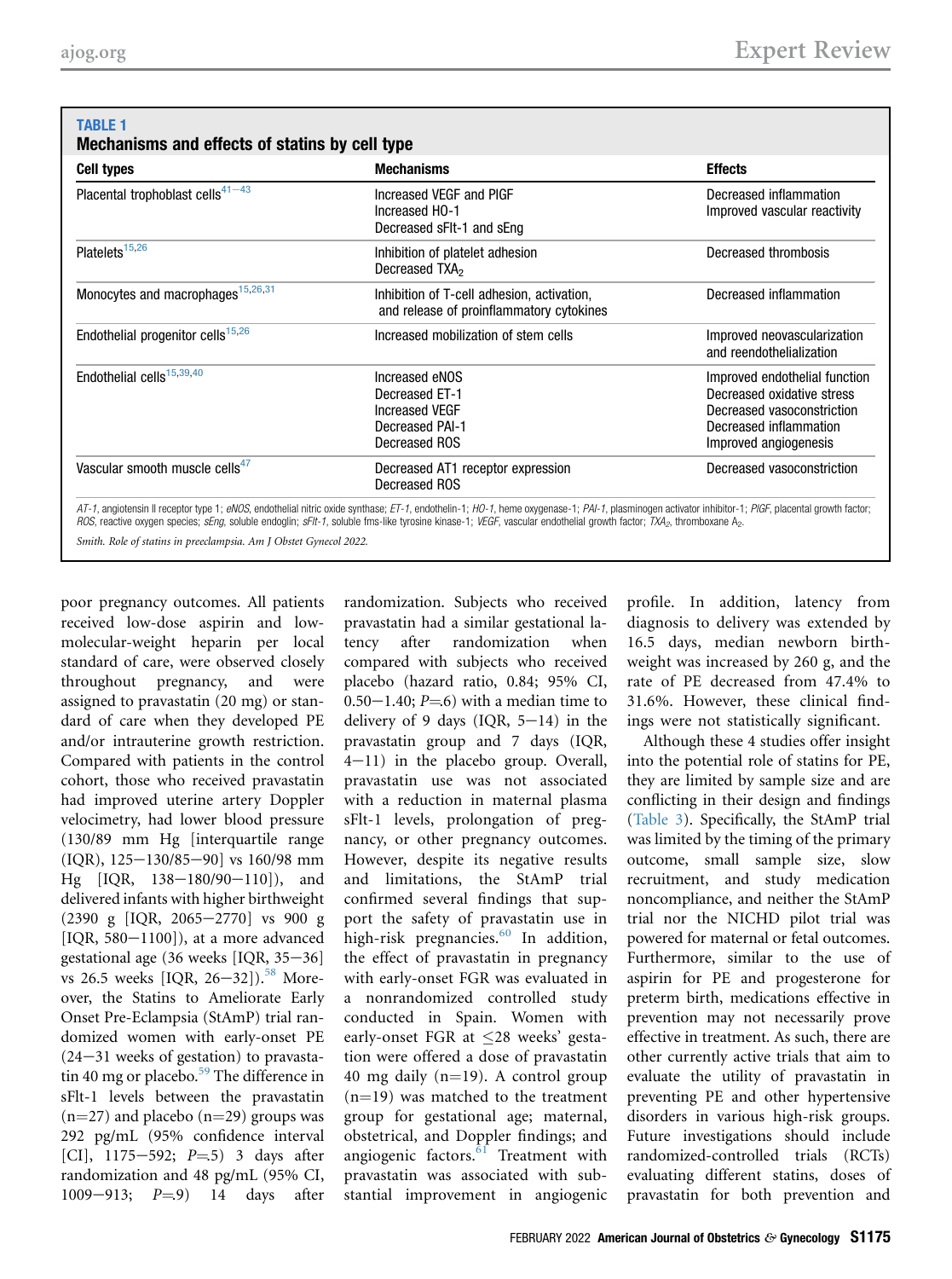### <span id="page-5-0"></span>TABLE 2

### Summary of results of safety and pharmacokinetics of pravastatin used for the prevention of preeclampsia in high-risk pregnant women

|                                                                                                                                        | 10-mg cohort               |                                |  |
|----------------------------------------------------------------------------------------------------------------------------------------|----------------------------|--------------------------------|--|
| <b>Variable</b>                                                                                                                        | <b>Placebo</b><br>$(n=10)$ | <b>Pravastatin</b><br>$(n=10)$ |  |
| Use of low-dose aspirin                                                                                                                | 3(30)                      | 2(20)                          |  |
| Heartburn                                                                                                                              | 3(30)                      | 4(40)                          |  |
| Musculoskeletal pain                                                                                                                   | 1(10)                      | 4 (40)                         |  |
| Maternal, fetal, or infant death                                                                                                       | 0                          | 0                              |  |
| Rhabdomyolysis                                                                                                                         | 0                          | 0                              |  |
| Liver injury                                                                                                                           | 0                          | 0                              |  |
| Myopathy (weakness without increase in CK)                                                                                             | 0                          | 0                              |  |
| <b>Congenital anomalies</b>                                                                                                            | $\overline{c}$             | 2                              |  |
| Preeclampsia (any)                                                                                                                     | 4(40)                      | 0                              |  |
| Preeclampsia with severe features                                                                                                      | 3(30)                      | 0                              |  |
| Gestational age at delivery (wk)                                                                                                       | $36.7 + 2.1$               | $37.7 + 0.9$                   |  |
| Indicated preterm delivery at $<$ 37 wk                                                                                                | 5(50)                      | 1(10)                          |  |
| Indicated preterm delivery at $<$ 34 wk                                                                                                | 1(10)                      | 0(0)                           |  |
| Total cholesterol at 34 to 37 wk (mg/dL)                                                                                               | $252 + 27$                 | $207 + 31$                     |  |
| LDL cholesterol at 34 to 37 wk (mg/dL)                                                                                                 | 130.8±46.7                 | $90.4 \pm 21.9$                |  |
| Birthweight (g)                                                                                                                        | 2,877±630                  | $3,018 + 260$                  |  |
| Highest level of care routine nursery                                                                                                  | 5(50)                      | 8(80)                          |  |
| NICU length of stay $>48$ h                                                                                                            | 3(30)                      | 0                              |  |
| CK, creatine kinase; LDL, low-density lipoprotein; NICU, neonatal intensive care unit.<br>Adapted from Costantine et al. <sup>57</sup> |                            |                                |  |

Smith. Role of statins in preeclampsia. Am J Obstet Gynecol 2022.

treatment, and study populations for which statin therapy may be beneficial.

#### Statin use in pregnancy Fetal effects

Cholesterol is an important part of the cell membrane, bile acids, and steroid hormone synthesis. It is essential for normal fetal development. This is evidenced by the congenital malformations that result from genetic aberrations in cholesterol synthesis. Therefore, 6 of 7 known mutations related to cholesterol biosynthesis are extremely rare and often lethal. The seventh, and most common, is the result of a defect in the final step of cholesterol synthesis in which dehydrocholesterol is converted to cholesterol by 7-dehydrocholesterol reductase. This results in a disorder known as Smith-Lemli-Opitz syndrome, which is

manifested by derangements in growth, microcephaly, mental retardation, and multiple congenital anomalies, including abnormal facial features, cleft palate, heart defects, fused digits, polydactyly, and underdeveloped external genitalia in males.

Cholesterol synthesis occurs predominantly in the liver and is mediated by the rate-limiting enzyme HMG-CoA reductase. Lipoproteins carry cholesterol throughout the human body and facilitate cholesterol transport across the syncytiotrophoblast of the placenta, which expresses LDL receptors. Although there is a physiological increase in serum lipid concentrations during normal pregnancy, maternal cholesterol supply is of minimal importance to the developing fetus as 80% of fetal cholesterol is produced endogenously.<sup>[62](#page-10-20)[,63](#page-10-21)</sup> This is supported by

the fact that fetuses with Smith-Lemli-Opitz syndrome have very low cholesterol concentrations and are not rescued by the normal maternal cholesterol levels. It is also supported by studies reporting that women with abetalipoproteinemia or hypobetalipoproteinemia and those consuming low cholesterol diets have lower maternal serum cholesterol levels yet do not experience increased adverse fetal or pregnancy outcomes.<sup>64[,65](#page-10-23)</sup> In the presence of normal fetal sterol synthesis, maternal cholesterol supply is of minimal importance. $62$ 

Given the well-known lipid-lowering effects of statins, there has been historic concern surrounding their use in pregnancy. In 2015, the US Food and Drug Administration implemented the Pregnancy Lactation Labeling Rule, which required that drug manufacturers replace the previous pregnancy letter categorization (ie, A, B, C, D, and X) with a summary of product information discussing the use of the drug in pregnant women, dosing, potential risks, and registry availability. Before this change, statins were assigned to category X because it was felt that there was "no benefit to outweigh the potential risk." This was also based on the case reports and animal studies from the 1980s, which reported teratogenicity with high doses of statins (namely, lovastatin) in rats.[66](#page-10-24) Although the teratogenicity of statins, especially pravastatin, has largely been debunked, they remain contraindicated in pregnancy. This is primarily because of theoretical concerns and a lack of data supporting an indication for their use in pregnancy.<sup>[67](#page-10-25)</sup> Several cohorts [\(Table 4](#page-7-0)) of women exposed to statins during pregnancy did not indicate increased teratogenicity or other adverse pregnancy outcomes. However, most of the statin-exposed patients in these cohorts discontinued statin use as soon as pregnancy was confirmed. In an analysis of Medicaid claims from the United States of more than 800,000 pregnant women, including 1152 exposed to statins in the first trimester of pregnancy, and after controlling for confounders (particularly preexisting diabetes) and conducting a propensity score matching, there was no increased risk of congenital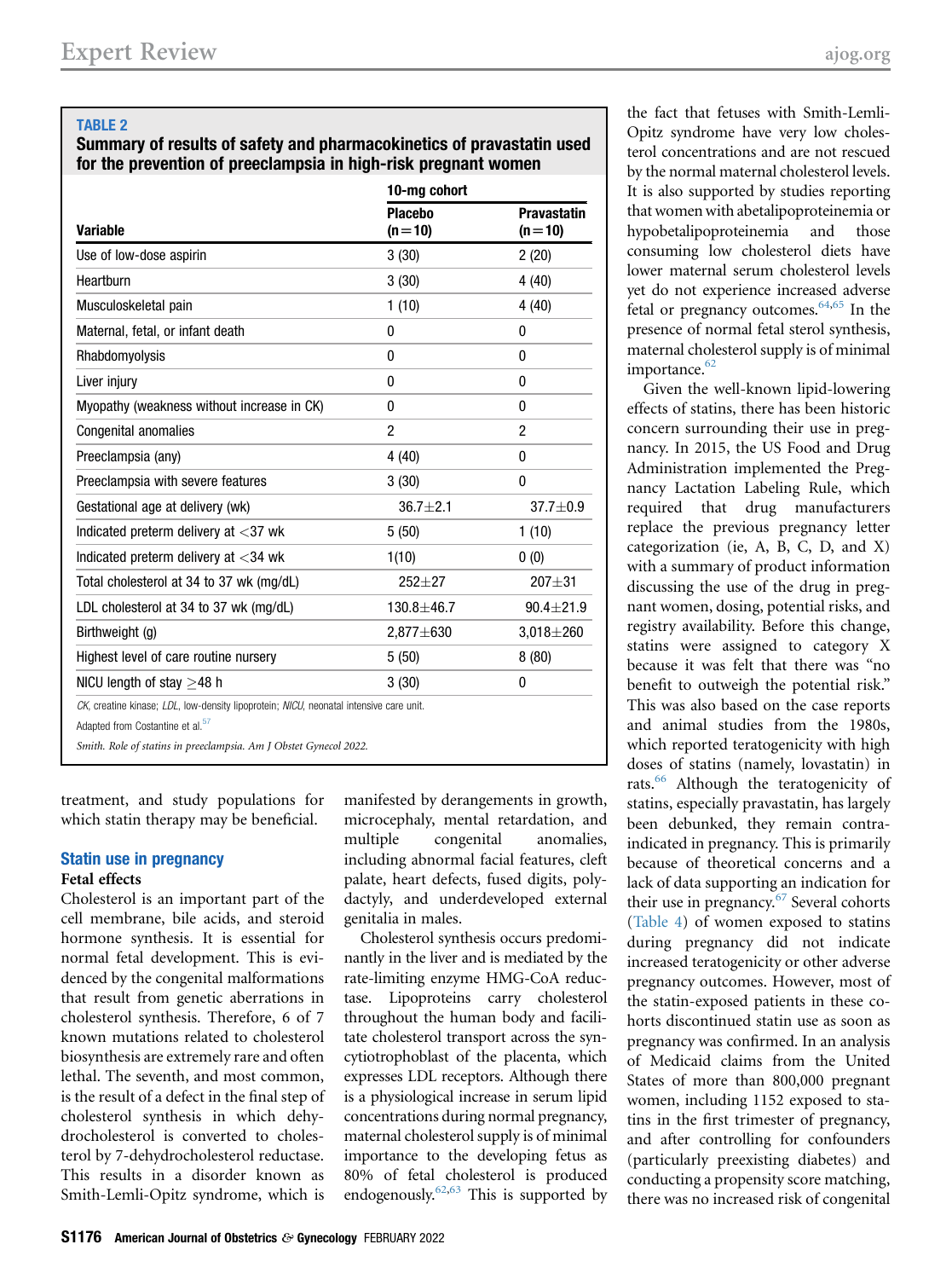# TABLE 3

### Summary of human studies evaluating pravastatin for preeclampsia

<span id="page-6-0"></span>

| <b>Study</b>                                                                                                                                                       | Author                            | Year | <b>Country</b>        | <b>Design</b>                                                       | <b>Sample</b><br>size | <b>Dose</b>      | <b>Primary outcome</b>                                                                                              | <b>Major findings</b>                                                                                                                                                                                                    |
|--------------------------------------------------------------------------------------------------------------------------------------------------------------------|-----------------------------------|------|-----------------------|---------------------------------------------------------------------|-----------------------|------------------|---------------------------------------------------------------------------------------------------------------------|--------------------------------------------------------------------------------------------------------------------------------------------------------------------------------------------------------------------------|
| Safety and pharmacokinetics<br>of pravastatin used for the<br>prevention of preeclampsia<br>in high-risk pregnant<br>women: a pilot randomized<br>controlled trial | Costantine<br>et al <sup>57</sup> | 2016 | <b>United States</b>  | Pilot<br>randomized<br>placebo-<br>controlled trial                 | 20                    | 10 <sub>mg</sub> | Maternal-fetal safety and<br>pharmacokinetic parameters<br>of pravastatin during<br>pregnancy                       | Pravastatin group found<br>reduced rates of<br>preeclampsia (0% vs 40%),<br>severe features of<br>preeclampsia, and indicated<br>preterm delivery before 37<br>wk (10% vs 50%)                                           |
| Pravastatin improves<br>pregnancy outcomes in<br>obstetrical antiphospholipid<br>syndrome refractory to<br>antithrombotic therapy                                  | Lefkou et al <sup>58</sup>        | 2016 | Greece                | Nonrandomized<br>control trial                                      | 21                    | $20 \text{ mg}$  | Uteroplacental blood<br>hemodynamics, progression<br>of preeclampsia features,<br>and fetal or neonatal<br>outcomes | Pravastatin group found<br>improved uterine artery<br>Doppler velocimetry, lower<br>blood pressure (130/89 mm<br>Hg vs 160/98 mm Hg), higher<br>birthweight (2390 g vs 900<br>g), later delivery (36 wk vs<br>26.5 wk)   |
| Pravastatin for early-onset<br>preeclampsia: a randomized,<br>blinded, placebo-controlled<br>trial                                                                 | Ahmed et al <sup>59</sup>         | 2020 | <b>United Kingdom</b> | Proof of<br>principle<br>randomized<br>placebo-<br>controlled trial | 56                    | 40 mg            | Difference in mean plasma<br>sFIt-1 levels over the first 3<br>days following randomization                         | Pravastatin use was not<br>associated with reduction in<br>maternal plasma sFlt-1<br>levels (difference of 292 pg/<br>mL [95% CI, 1175-592;<br>$P = .5$ ]), prolongation of<br>pregnancy, or other<br>pregnancy outcomes |
| Evaluating the effect of<br>pravastatin in early-onset<br>fetal growth restriction: a<br>nonrandomized and<br>historically controlled pilot<br>study               | Mendoza et al <sup>61</sup>       | 2020 | Spain                 | Pilot<br>nonrandomized<br>controlled trial                          | 38                    | 40 mg            | Doppler progression, sFIt-1<br>and PIGF values, and<br>pregnancy outcomes                                           | Pravastatin group found<br>improvement in angiogenic<br>profile, greater gestational<br>latency (by 16.5 d), greater<br>birthweight (by 260 g), and<br>decreased rates of<br>preeclampsia (31.6% vs<br>47.4%)            |
| CI, confidence interval; PIGF, placental growth factor; sFIt-1, soluble fms-like tyrosine kinase-1.                                                                |                                   |      |                       |                                                                     |                       |                  |                                                                                                                     |                                                                                                                                                                                                                          |

Smith. Role of statins in preeclampsia. Am J Obstet Gynecol 2022.

[ajog.org](http://www.AJOG.org)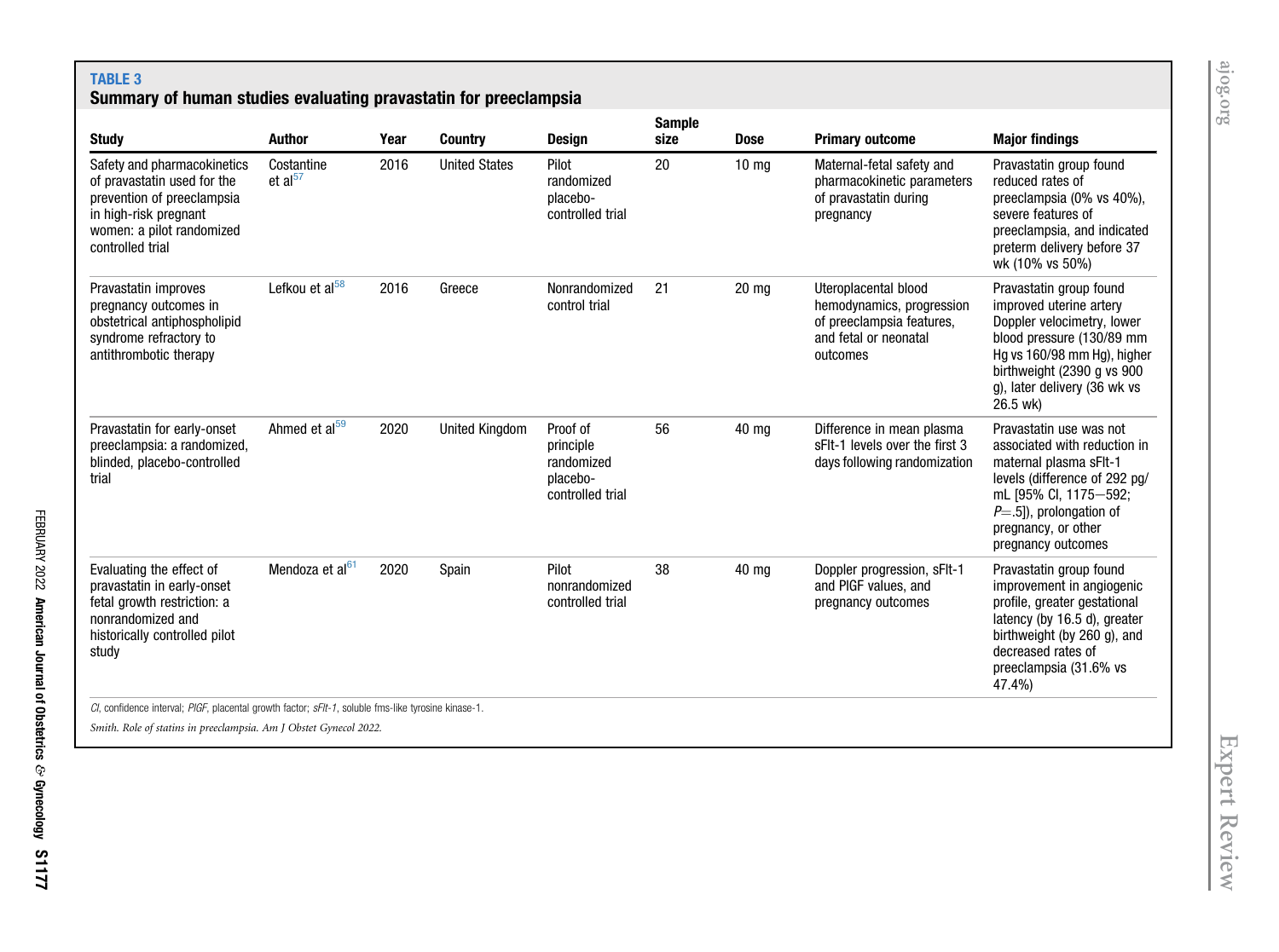<span id="page-7-0"></span>

| <b>Study</b>                   | y    | <b>Study type</b>                           | <b>Population or exposure</b>                                                                                                                                                                                           | Statin (n)                   | Control (n)                                                                 | <b>Congenital anomalies</b>                                                                                                                                                                                                     |
|--------------------------------|------|---------------------------------------------|-------------------------------------------------------------------------------------------------------------------------------------------------------------------------------------------------------------------------|------------------------------|-----------------------------------------------------------------------------|---------------------------------------------------------------------------------------------------------------------------------------------------------------------------------------------------------------------------------|
| Edison et al68                 | 2004 | Case series                                 | Ascertained reports of<br>exposure to statin reported to<br>the FDA (1987-2001)                                                                                                                                         | n=70; pravastatin<br>(20)    | None                                                                        | 22 reports of congenital<br>anomalies, none with<br>pravastatin                                                                                                                                                                 |
| Ofori et al <sup>63</sup>      | 2007 | Population-based<br>registry                | Statin use within 1 y before<br>$n=64$ ; pravastatin<br>and during pregnancy<br>(12)<br>$(1997 - 2003)$                                                                                                                 |                              | Use of statins only before<br>conception (1 y to 1 mo)<br>(67)              | Exposed vs nonexposed: 4.7%<br>vs 10.5%; aOR, 0.36 (95% CI,<br>$0.06 - 2.18$ ). No anomalies with<br>pravastatin                                                                                                                |
| Taguchi et al <sup>69</sup>    | 2008 | Prospective<br>observational cohort         | Pregnant women exposed to<br>$n=64$ ; pravastatin (6)<br>statins and contacting the<br>Motherisk teratology<br>information service<br>$(1998 - 2005)$                                                                   |                              | No exposure to known<br>teratogens (64)                                     | Exposed vs nonexposed: 2.2%<br>vs 1.9%; $P = .93$                                                                                                                                                                               |
| Winterfeld et al <sup>70</sup> | 2013 | Multicenter<br>observational<br>prospective | Pregnant women exposed to<br>$n=249$ ; pravastatin<br>Exposure to agents<br>statins and contacting the<br>known to be<br>(32)<br>European teratology<br>nonteratogenic (249)<br>information services<br>$(1990 - 2009)$ |                              |                                                                             | Exposed vs nonexposed: 4.1%<br>vs 2.7%; OR, 1.5 (95% CI,<br>$0.5 - 4.5$                                                                                                                                                         |
| Bateman et al <sup>71</sup>    | 2015 | Cohort                                      | Women with live birth, from<br>US Medicaid data<br>$(2000 - 2007)$                                                                                                                                                      | n=1152; pravastatin<br>(75)  | No statin use in the first<br>trimester (propensity<br>score matched group) | Exposed vs nonexposed: 6.3%<br>vs 3.6%; a0R, 1.04 (95% Cl,<br>$0.85 - 1.37$                                                                                                                                                     |
| Costantine et al $57$          | 2016 | Randomized trial                            | Women with history of<br>previous preeclampsia that<br>required preterm delivery<br>before 34 wk, randomized to<br>10 mg pravastatin vs placebo<br>between 12 and 16 wk                                                 | Pravastatin (10)             | Placebo (10)                                                                | One fetus in the pravastatin<br>group had hypospadias, and<br>another had coarctation of the<br>aorta (diagnosed postnatally),<br>whereas in the placebo group, 1<br>fetus had polydactyly, and<br>another had ventriculomegaly |
| Lefkou et al <sup>58</sup>     | 2016 | Nonrandomized trial                         | Women with<br>Patients receiving<br>Pravastatin (11)<br>standard of care (10)<br>antiphospholipid syndrome<br>and poor obstetrical history                                                                              |                              | N/A (no reports of congenital<br>anomalies)                                 |                                                                                                                                                                                                                                 |
| McGrogan et al $^{72}$         | 2017 | Cohort                                      | Women using statins before<br>or during the first trimester<br>$(1992 - 2009)$                                                                                                                                          | $n=281$ ; pravastatin<br>(8) | No statin use (2643)                                                        | Exposed vs nonexposed: 3.2%<br>vs 2.8%, OR <sup>a</sup> , 1.6 (95% CI,<br>$0.72 - 3.64$                                                                                                                                         |
| Ahmed et al <sup>59</sup>      | 2020 | Randomized trial                            | Women with early-onset<br>preeclampsia, randomized to<br>40 mg pravastatin vs placebo                                                                                                                                   | Pravastatin (30)             | Placebo (32)                                                                | N/A (no detectable adverse<br>effects on the short-term health<br>of offspring)                                                                                                                                                 |

Smith. Role of statins in preeclampsia. Am J Obstet Gynecol 2022.

<span id="page-7-1"></span>[ajog.org](http://www.AJOG.org)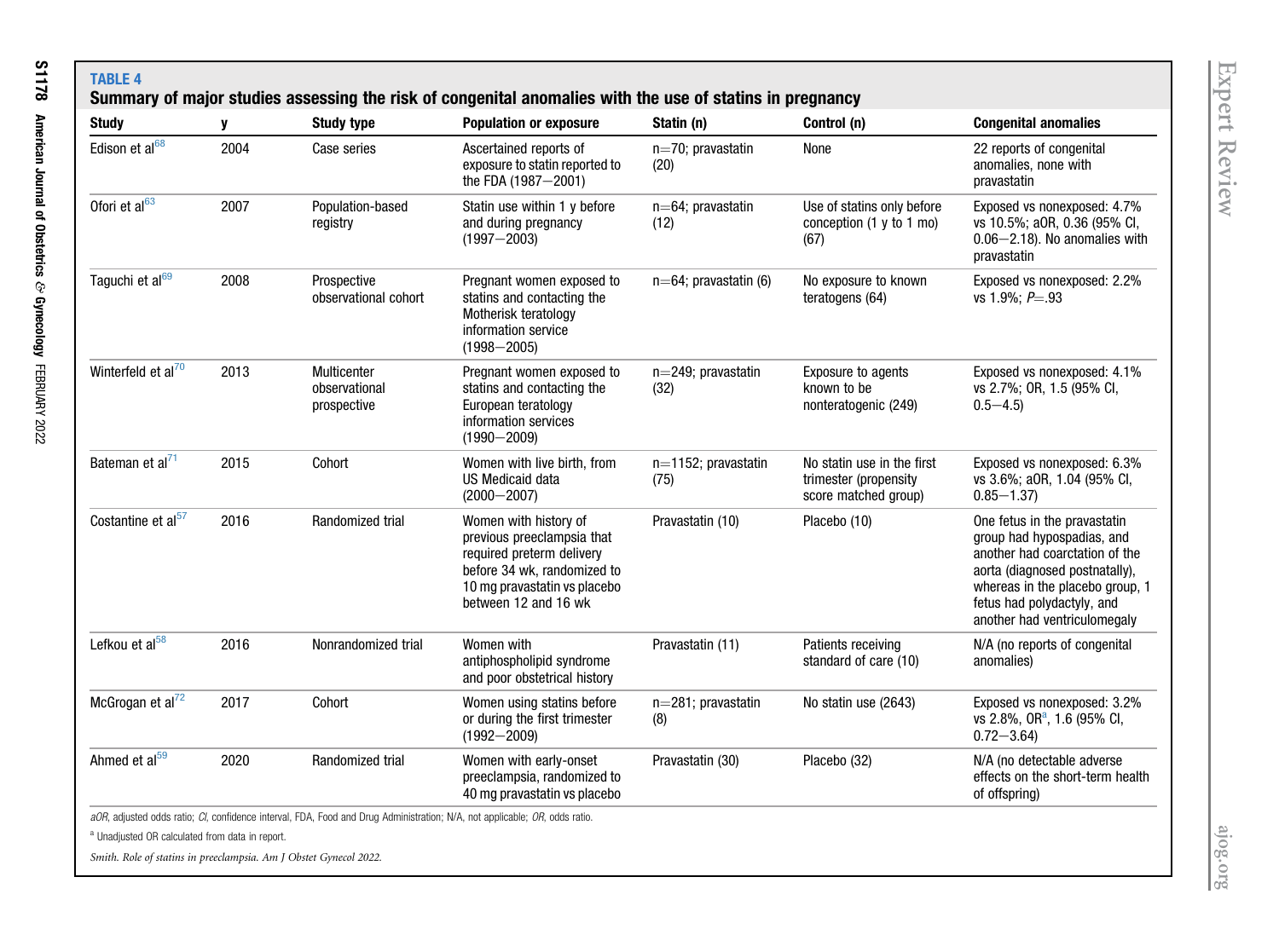malformation (adjusted odds ratio, 1.07; 95% CI,  $0.85-1.37$  or any pattern of anomalies or propensity for select organ systems with the use of statins.<sup>[71](#page-10-36)</sup> A 2016 systematic review that included 16 clinical studies (5 case series, 3 cohort series, 3 registry-based studies, 1 RCT, and 4 other systematic reviews) found no relationship between statin use in pregnancy and congenital anomalies.<sup>67</sup> Similarly, the more recent cohort and registrybased studies, which controlled for risk factors, did not find statins to be teratogenic. $67$  Therefore, it is prudent to interpret the early case series with caution as they did not adjust for confounders and were limited by selection bias.<sup>67</sup> Moreover, data from the recent pilot human trials, in which pravastatin was used for a much longer duration outside the first trimester of pregnancy, support its safety in pregnancy. In the US pilot trial, there were no increased rate of congenital anomalies and similar concentrations of cord blood markers for neurologic injury, cholesterol, steroidogenic hormones, and liver enzymes between neonates born to women who were assigned to pravastatin and placebo. In addition, all newborns exposed to pravastatin passed either an auditory brain stem response or otoacoustic emission test before being discharged from the hospital after birth. $57$ Similarly, the StAmP trial reported no detectable adverse effects on the short-term health of the offspring,<sup>[59](#page-10-17)</sup> and the APLS cohort reported improved neonatal outcomes among those born to mothers who received pravastatin compared with those born to mothers who received placebo.<sup>[58](#page-10-16)</sup>

These reassuring findings support the lack of teratogenicity of pravastatin and could be related to its low affinity for lipid environments and reduced permeability to extrahepatic tissues, specifically the embryo, and thus low potential for adverse effect on cholesterol biosynthesis in the developing fetus. $63$  Pravastatin remains one of the least potent statins with high hepato-selectivity and limited transfer across the placenta.<sup>[73](#page-10-37)-75</sup> The limited transplacental transfer of pravastatin is supported by its hydrophilicity and its action as a substrate to placental efflux transporters.<sup>[76](#page-10-38)</sup> This was

confirmed in the US pilot study and the StAmP trial in which most neonates exposed to pravastatin in utero had pravastatin concentrations below the lowest level of quantification of the assay.[57](#page-10-15),[59](#page-10-17),[77](#page-10-39)

### Maternal effects

The safety and side effects profiles of statins have been studied extensively in the nonobstetrical population. In general, statins are considered safe and well tolerated, especially pravastatin. Pooled data from large RCTs in nonpregnant patients have reassured clinicians that serious adverse effects of pravastatin, most notably liver injury and rhabdomyolysis, are extremely rare. Of note, 3 long-term placebo-controlled trials of pravastatin (the West of Scotland Coronary Prevention Study, the Cholesterol and Recurrent Events Study, and the Long-term Intervention with Pravastatin in Ischemic Disease Study) collectively included 19,592 patients randomized to a dose of pravastatin 40 mg daily or placebo and accumulated more than 112,000 person-years of exposure. During 5 years of exposure, the rates of marked elevations of aminotransferases were low and similar between the 2 groups  $(<1.2\%)$ .<sup>[21](#page-9-14)[,78](#page-10-40)[,79](#page-10-41)</sup> In an indirect comparison meta-analysis, which included 159,458 patients, Alberton et al<sup>[80](#page-10-42)</sup> assessed the adverse events associated with multiple different statins. They found that in pravastatin-exposed patients, the rate of adverse events (rhabdomyolysis, increased aminotransferases, and asymptomatic 10-fold increase in creatine kinase) was <2%. This finding is consistent with other large, long-term studies. In these trials, the most common reasons for discontinuation were mild, nonspecific gastrointestinal adverse effects. Myalgia is also a common symptom associated with pravastatin use and ranges in incidence from  $0.6\%$  to  $10.9\%$ .<sup>[81](#page-10-43)</sup> Studies regarding the interaction of pravastatin with other medications did not include pregnant women, and the effects of pregnancy on such interactions are unknown. Outside of pregnancy, statins are known to interact with erythromycin, niacin, cyclosporine, fibrates, bile acid

resins, clarithromycin, and cimetidine.<sup>[82](#page-10-44)</sup> An additional benefit of pravastatin over other statins is that it is the least diabetogenic.<sup>[83](#page-10-45)</sup>

Data regarding maternal safety of pravastatin use in pregnancy are limited to the more recent trials and cohorts, which revealed similar rates of adverse and serious adverse events between the pravastatin and placebo groups with the most common adverse effect among patients who received pravastatin in the US pilot study being heartburn and musculoskeletal pain. Of note, there were no reports of rhabdomyolysis or liver injury.<sup>[57](#page-10-15)[,59](#page-10-17)</sup>

After oral administration, pravastatin is chemically degraded in the stomach, and a fraction of the intact drug is then rapidly absorbed in the small intestine, delivered to the liver via the portal vein, and then actively transported into hepatocytes. Most of the pravastatin following hepatic uptake is excreted into bile and eventually reenters the enterohepatic circulation, leading to relatively low systemic availability. Active pravastatin that survives first-pass metabolism is then distributed systemically and, outside of the liver and kidneys, is largely confined to the extracellular space.<sup>75</sup> As such, pravastatin was not found in adult cerebrospinal fluid and is thought to have limited ability to cross the blood-brain barrier.<sup>[75](#page-10-46)</sup> Moreover, the pharmacokinetics of pravastatin are not significantly changed by renal or hepatic dysfunction, making it appealing for use with PE.<sup>[75](#page-10-46)</sup>

Data on the effects of pregnancy on pravastatin pharmacokinetics are limited to the US pilot trial. The apparent halflife of pravastatin was estimated to be 2 to 3 hours in pregnancy and not different from postpartum values. Similarly, pravastatin  $C_{\text{max}}$ , pravastatin  $T_{\text{max}}$ , and fraction of the drug excreted unchanged in urine are consistent with those previously reported in nonpregnant subjects. However, it appears that there is an increase in apparent oral clearance and a decrease in pravastatin area under the curve in pregnancy compared with after birth, predominantly related to the increase in renal clearance during pregnancy.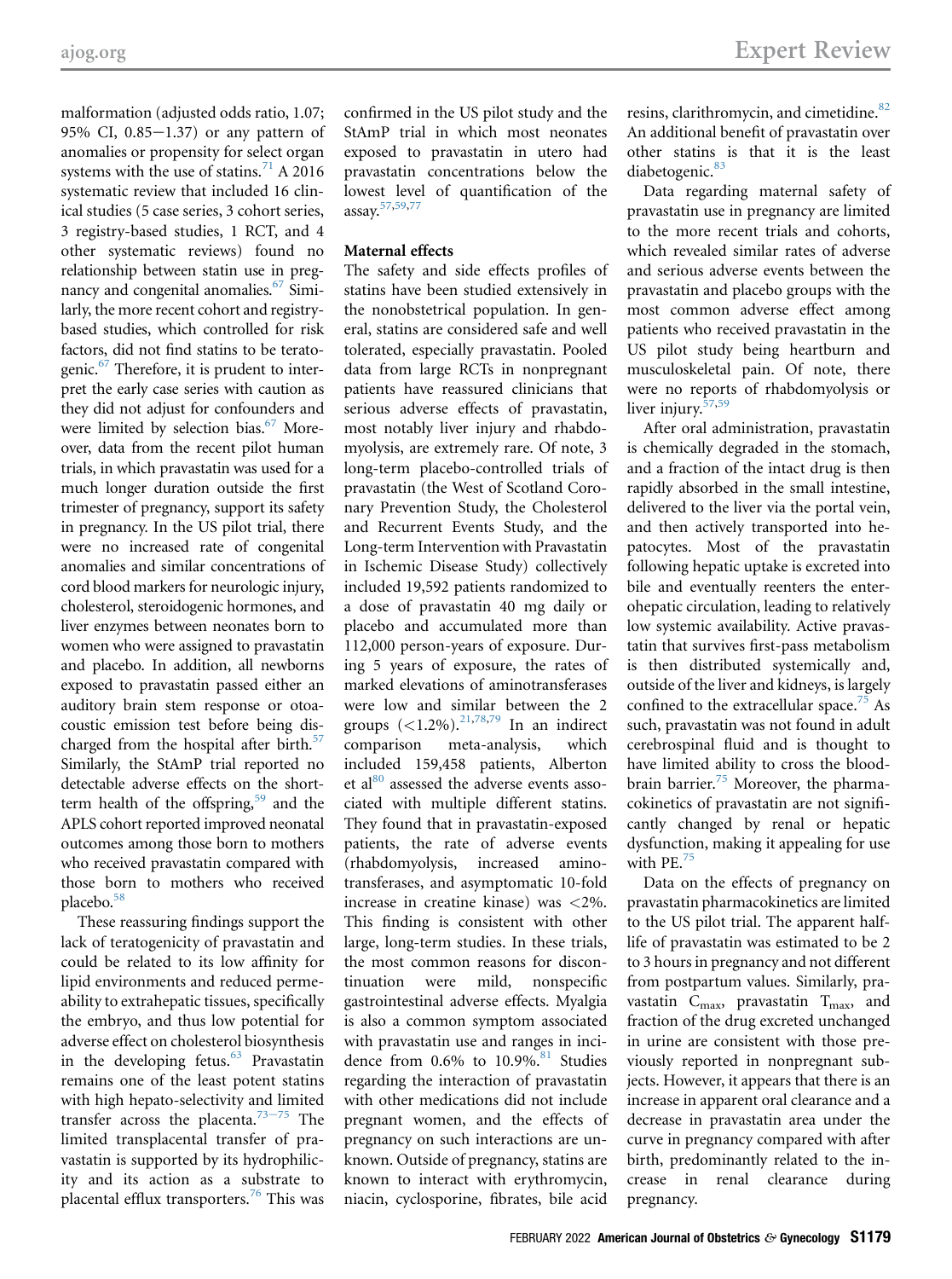### Conclusion

PE is a common hypertensive disorder of pregnancy associated with considerable maternal and fetal morbidities. With suboptimal preventive and limited therapeutic strategies and in view of its biological plausibility and the reassuring pilot studies, pravastatin poses as a potential agent for the prevention of PE. Although promising, these preventive benefits, along with the potential role of statin therapy in the treatment of PE, must be investigated in larger RCTs.  $\blacksquare$ 

#### <span id="page-9-0"></span>**REFERENCES**

<span id="page-9-1"></span>1. [Wang A, Rana S, Karumanchi SA. Pre](http://refhub.elsevier.com/S0002-9378(20)30868-1/sref1)[eclampsia: the role of angiogenic factors in its](http://refhub.elsevier.com/S0002-9378(20)30868-1/sref1) [pathogenesis. Physiology \(Bethesda\) 2009;24:](http://refhub.elsevier.com/S0002-9378(20)30868-1/sref1) [147](http://refhub.elsevier.com/S0002-9378(20)30868-1/sref1)–58.

<span id="page-9-2"></span>2. [American College of Obstetricians and Gy](http://refhub.elsevier.com/S0002-9378(20)30868-1/sref2)[necologists. ACOG Practice Bulletin no. 202:](http://refhub.elsevier.com/S0002-9378(20)30868-1/sref2) [gestational hypertension and preeclampsia.](http://refhub.elsevier.com/S0002-9378(20)30868-1/sref2) [Obstet Gynecol 2019;133:e1](http://refhub.elsevier.com/S0002-9378(20)30868-1/sref2)–25.

3. [Bellamy L, Casas JP, Hingorani AD,](http://refhub.elsevier.com/S0002-9378(20)30868-1/sref3) [Williams DJ. Pre-eclampsia and risk of cardio](http://refhub.elsevier.com/S0002-9378(20)30868-1/sref3)[vascular disease and cancer in later life: sys](http://refhub.elsevier.com/S0002-9378(20)30868-1/sref3)[tematic review and meta-analysis. BMJ](http://refhub.elsevier.com/S0002-9378(20)30868-1/sref3) [2007;335:974](http://refhub.elsevier.com/S0002-9378(20)30868-1/sref3).

4. [van Pampus MG, Aarnoudse JG. Long-term](http://refhub.elsevier.com/S0002-9378(20)30868-1/sref4) [outcomes after preeclampsia. Clin Obstet](http://refhub.elsevier.com/S0002-9378(20)30868-1/sref4) [Gynecol 2005;48:489](http://refhub.elsevier.com/S0002-9378(20)30868-1/sref4)–94.

5. [Kaaja RJ, Greer IA. Manifestations of chronic](http://refhub.elsevier.com/S0002-9378(20)30868-1/sref5) [disease during pregnancy. JAMA 2005;294:](http://refhub.elsevier.com/S0002-9378(20)30868-1/sref5) [2751](http://refhub.elsevier.com/S0002-9378(20)30868-1/sref5)–7.

<span id="page-9-3"></span>6. [Leon LJ, McCarthy FP, Direk K, et al. Pre](http://refhub.elsevier.com/S0002-9378(20)30868-1/sref6)[eclampsia and cardiovascular disease in a large](http://refhub.elsevier.com/S0002-9378(20)30868-1/sref6) [UK pregnancy cohort of linked electronic health](http://refhub.elsevier.com/S0002-9378(20)30868-1/sref6) [records: a CALIBER study. Circulation](http://refhub.elsevier.com/S0002-9378(20)30868-1/sref6) [2019;140:1050](http://refhub.elsevier.com/S0002-9378(20)30868-1/sref6)–60.

<span id="page-9-4"></span>7. [McDonald SD, Malinowski A, Zhou Q,](http://refhub.elsevier.com/S0002-9378(20)30868-1/sref7) [Yusuf S, Devereaux PJ. Cardiovascular](http://refhub.elsevier.com/S0002-9378(20)30868-1/sref7) [sequelae of preeclampsia/eclampsia: a sys](http://refhub.elsevier.com/S0002-9378(20)30868-1/sref7)[tematic review and meta-analyses. Am Heart J](http://refhub.elsevier.com/S0002-9378(20)30868-1/sref7) [2008;156:918](http://refhub.elsevier.com/S0002-9378(20)30868-1/sref7)–30.

<span id="page-9-5"></span>8. Mongraw-Chaffi[n ML, Cirillo PM, Cohn BA.](http://refhub.elsevier.com/S0002-9378(20)30868-1/sref8) [Preeclampsia and cardiovascular disease](http://refhub.elsevier.com/S0002-9378(20)30868-1/sref8) [death: prospective evidence from the child](http://refhub.elsevier.com/S0002-9378(20)30868-1/sref8) [health and development studies cohort. Hyper](http://refhub.elsevier.com/S0002-9378(20)30868-1/sref8)[tension 2010;56:166](http://refhub.elsevier.com/S0002-9378(20)30868-1/sref8)–71.

<span id="page-9-6"></span>9. [Istvan ES, Deisenhofer J. Structural mecha](http://refhub.elsevier.com/S0002-9378(20)30868-1/sref9)[nism for statin inhibition of HMG-CoA reductase.](http://refhub.elsevier.com/S0002-9378(20)30868-1/sref9) [Science 2001;292:1160](http://refhub.elsevier.com/S0002-9378(20)30868-1/sref9)–4.

10. [Ness GC, Zhao Z, Lopez D. Inhibitors of](http://refhub.elsevier.com/S0002-9378(20)30868-1/sref10) [cholesterol biosynthesis increase hepatic low](http://refhub.elsevier.com/S0002-9378(20)30868-1/sref10)[density lipoprotein receptor protein degrada](http://refhub.elsevier.com/S0002-9378(20)30868-1/sref10)[tion. Arch Biochem Biophys 1996;325:242](http://refhub.elsevier.com/S0002-9378(20)30868-1/sref10)–8.

11. [Robinson JG, Smith B, Maheshwari N,](http://refhub.elsevier.com/S0002-9378(20)30868-1/sref11) [Schrott H. Pleiotropic effects of statins: bene](http://refhub.elsevier.com/S0002-9378(20)30868-1/sref11)fit [beyond cholesterol reduction? A meta](http://refhub.elsevier.com/S0002-9378(20)30868-1/sref11)[regression analysis. J Am Coll Cardiol 2005;46:](http://refhub.elsevier.com/S0002-9378(20)30868-1/sref11) [1855](http://refhub.elsevier.com/S0002-9378(20)30868-1/sref11)–62.

<span id="page-9-10"></span>12. [Blaha MJ, Martin SS. How do statins work?:](http://refhub.elsevier.com/S0002-9378(20)30868-1/sref12) [changing paradigms with implications for statin](http://refhub.elsevier.com/S0002-9378(20)30868-1/sref12) [allocation. J Am Coll Cardiol 2013;62:2392](http://refhub.elsevier.com/S0002-9378(20)30868-1/sref12)–4. 13. [Cholesterol Treatment Trialists](http://refhub.elsevier.com/S0002-9378(20)30868-1/sref13)' (CTT) Col-

<span id="page-9-7"></span>[laborators, Mihaylova B, Emberson J, et al. The](http://refhub.elsevier.com/S0002-9378(20)30868-1/sref13) [effects of lowering LDL cholesterol with statin](http://refhub.elsevier.com/S0002-9378(20)30868-1/sref13) [therapy in people at low risk of vascular disease:](http://refhub.elsevier.com/S0002-9378(20)30868-1/sref13) [meta-analysis of individual data from 27 rando](http://refhub.elsevier.com/S0002-9378(20)30868-1/sref13)[mised trials. Lancet 2012;380:581](http://refhub.elsevier.com/S0002-9378(20)30868-1/sref13)–90.

<span id="page-9-8"></span>14. [Rosenson RS. Rosuvastatin: a new inhibitor](http://refhub.elsevier.com/S0002-9378(20)30868-1/sref14) [of HMG-coA reductase for the treatment of](http://refhub.elsevier.com/S0002-9378(20)30868-1/sref14) [dyslipidemia. Expert Rev Cardiovasc Ther](http://refhub.elsevier.com/S0002-9378(20)30868-1/sref14) [2003;1:495](http://refhub.elsevier.com/S0002-9378(20)30868-1/sref14)–505.

<span id="page-9-9"></span>15. [Esteve-Valverde E, Ferrer-Oliveras R, Gil-](http://refhub.elsevier.com/S0002-9378(20)30868-1/sref15)[Aliberas N, Baraldès-Farré A, Llurba E, Alijotas-](http://refhub.elsevier.com/S0002-9378(20)30868-1/sref15)[Reig J. Pravastatin for preventing and treating](http://refhub.elsevier.com/S0002-9378(20)30868-1/sref15) [preeclampsia: a systematic review. Obstet](http://refhub.elsevier.com/S0002-9378(20)30868-1/sref15) [Gynecol Surv 2018;73:40](http://refhub.elsevier.com/S0002-9378(20)30868-1/sref15)–55.

<span id="page-9-11"></span>16. [Bittner VA. The new 2019 ACC/AHA](http://refhub.elsevier.com/S0002-9378(20)30868-1/sref16) [guideline on the primary prevention of cardio](http://refhub.elsevier.com/S0002-9378(20)30868-1/sref16)[vascular disease. Circulation 2019 \[Epub ahead](http://refhub.elsevier.com/S0002-9378(20)30868-1/sref16) [of print\].](http://refhub.elsevier.com/S0002-9378(20)30868-1/sref16)

<span id="page-9-12"></span>17. [Grundy SM, Stone NJ, Bailey AL, et al. 2018](http://refhub.elsevier.com/S0002-9378(20)30868-1/sref17) [AHA/ACC/AACVPR/AAPA/ABC/ACPM/ADA/](http://refhub.elsevier.com/S0002-9378(20)30868-1/sref17)

[AGS/APhA/ASPC/NLA/PCNA guideline on the](http://refhub.elsevier.com/S0002-9378(20)30868-1/sref17) [management of blood cholesterol: a report of](http://refhub.elsevier.com/S0002-9378(20)30868-1/sref17) [the American College of Cardiology/American](http://refhub.elsevier.com/S0002-9378(20)30868-1/sref17) [Heart Association Task Force on clinical practice](http://refhub.elsevier.com/S0002-9378(20)30868-1/sref17) [guidelines. J Am Coll Cardiol 2019;139:](http://refhub.elsevier.com/S0002-9378(20)30868-1/sref17) [e1082](http://refhub.elsevier.com/S0002-9378(20)30868-1/sref17)–143.

<span id="page-9-13"></span>18. [Effect of simvastatin on coronary atheroma:](http://refhub.elsevier.com/S0002-9378(20)30868-1/sref18) [the Multicentre Anti-Atheroma Study \(MAAS\).](http://refhub.elsevier.com/S0002-9378(20)30868-1/sref18) [Lancet 1994;344:633](http://refhub.elsevier.com/S0002-9378(20)30868-1/sref18)–8.

19. [Brown BG, Zhao XQ, Chait A, et al. Simva](http://refhub.elsevier.com/S0002-9378(20)30868-1/sref19)[statin and niacin, antioxidant vitamins, or the](http://refhub.elsevier.com/S0002-9378(20)30868-1/sref19) [combination for the prevention of coronary dis](http://refhub.elsevier.com/S0002-9378(20)30868-1/sref19)[ease. N Engl J Med 2001;345:1583](http://refhub.elsevier.com/S0002-9378(20)30868-1/sref19)–92.

20. [Corti R, Fayad ZA, Fuster V, et al. Effects of](http://refhub.elsevier.com/S0002-9378(20)30868-1/sref20) [lipid-lowering by simvastatin on human athero](http://refhub.elsevier.com/S0002-9378(20)30868-1/sref20)[sclerotic lesions: a longitudinal study by high](http://refhub.elsevier.com/S0002-9378(20)30868-1/sref20)[resolution, noninvasive magnetic resonance](http://refhub.elsevier.com/S0002-9378(20)30868-1/sref20) [imaging. Circulation 2001;104:249](http://refhub.elsevier.com/S0002-9378(20)30868-1/sref20)–52.

<span id="page-9-14"></span>21. [Long-Term Intervention with Pravastatin in](http://refhub.elsevier.com/S0002-9378(20)30868-1/sref21) [Ischaemic Disease \(LIPID\) Study Group. Pre](http://refhub.elsevier.com/S0002-9378(20)30868-1/sref21)[vention of cardiovascular events and death with](http://refhub.elsevier.com/S0002-9378(20)30868-1/sref21) [pravastatin in patients with coronary heart dis](http://refhub.elsevier.com/S0002-9378(20)30868-1/sref21)[ease and a broad range of initial cholesterol](http://refhub.elsevier.com/S0002-9378(20)30868-1/sref21) [levels. N Engl J Med 1998;339:1349](http://refhub.elsevier.com/S0002-9378(20)30868-1/sref21)–57.

<span id="page-9-16"></span><span id="page-9-15"></span>22. [Furberg CD, Byington RP, Crouse JR,](http://refhub.elsevier.com/S0002-9378(20)30868-1/sref22) [Espeland MA. Pravastatin, lipids, and major](http://refhub.elsevier.com/S0002-9378(20)30868-1/sref22) [coronary events. Am J Cardiol 1994;73:1133](http://refhub.elsevier.com/S0002-9378(20)30868-1/sref22)–4. 23. [Ambrose JA, Martinez EE. A new paradigm](http://refhub.elsevier.com/S0002-9378(20)30868-1/sref23) [for plaque stabilization. Circulation 2002;105:](http://refhub.elsevier.com/S0002-9378(20)30868-1/sref23) [2000](http://refhub.elsevier.com/S0002-9378(20)30868-1/sref23)–4.

<span id="page-9-17"></span>24. [Schartl M, Bocksch W, Koschyk DH, et al.](http://refhub.elsevier.com/S0002-9378(20)30868-1/sref24) [Use of intravascular ultrasound to compare ef](http://refhub.elsevier.com/S0002-9378(20)30868-1/sref24)[fects of different strategies of lipid-lowering](http://refhub.elsevier.com/S0002-9378(20)30868-1/sref24) [therapy on plaque volume and composition in](http://refhub.elsevier.com/S0002-9378(20)30868-1/sref24) [patients with coronary artery disease. Circula](http://refhub.elsevier.com/S0002-9378(20)30868-1/sref24)[tion 2001;104:387](http://refhub.elsevier.com/S0002-9378(20)30868-1/sref24)–92.

<span id="page-9-18"></span>25. [Crisby M, Nordin-Fredriksson G, Shah PK,](http://refhub.elsevier.com/S0002-9378(20)30868-1/sref25) [Yano J, Zhu J, Nilsson J. Pravastatin treatment](http://refhub.elsevier.com/S0002-9378(20)30868-1/sref25) [increases collagen content and decreases lipid](http://refhub.elsevier.com/S0002-9378(20)30868-1/sref25) content, infl[ammation, metalloproteinases, and](http://refhub.elsevier.com/S0002-9378(20)30868-1/sref25) [cell death in human carotid plaques: implications](http://refhub.elsevier.com/S0002-9378(20)30868-1/sref25) [for plaque stabilization. Circulation 2001;103:](http://refhub.elsevier.com/S0002-9378(20)30868-1/sref25) [926](http://refhub.elsevier.com/S0002-9378(20)30868-1/sref25)–33.

<span id="page-9-19"></span>26. [Wolfrum S, Jensen KS, Liao JK. Endothe](http://refhub.elsevier.com/S0002-9378(20)30868-1/sref26)[lium-dependent effects of statins. Arterioscler](http://refhub.elsevier.com/S0002-9378(20)30868-1/sref26) [Thromb Vasc Biol 2003;23:729](http://refhub.elsevier.com/S0002-9378(20)30868-1/sref26)–36.

<span id="page-9-20"></span>27. [Omori H, Nagashima H, Tsurumi Y, et al.](http://refhub.elsevier.com/S0002-9378(20)30868-1/sref27) [Direct in vivo evidence of a vascular statin: a](http://refhub.elsevier.com/S0002-9378(20)30868-1/sref27) [single dose of cerivastatin rapidly increases](http://refhub.elsevier.com/S0002-9378(20)30868-1/sref27) [vascular endothelial responsiveness in healthy](http://refhub.elsevier.com/S0002-9378(20)30868-1/sref27) [normocholesterolaemic subjects. Br J Clin](http://refhub.elsevier.com/S0002-9378(20)30868-1/sref27) [Pharmacol 2002;54:395](http://refhub.elsevier.com/S0002-9378(20)30868-1/sref27)–9.

<span id="page-9-21"></span>28. [Haverkate F, Thompson SG, Pyke SD,](http://refhub.elsevier.com/S0002-9378(20)30868-1/sref28) [Gallimore JR, Pepys MB. Production of C](http://refhub.elsevier.com/S0002-9378(20)30868-1/sref28)[reactive protein and risk of coronary events in](http://refhub.elsevier.com/S0002-9378(20)30868-1/sref28) [stable and unstable angina. European](http://refhub.elsevier.com/S0002-9378(20)30868-1/sref28) [Concerted Action on Thrombosis and Disabil](http://refhub.elsevier.com/S0002-9378(20)30868-1/sref28)[ities Angina Pectoris Study Group. Lancet](http://refhub.elsevier.com/S0002-9378(20)30868-1/sref28) [1997;349:462](http://refhub.elsevier.com/S0002-9378(20)30868-1/sref28)–6.

<span id="page-9-22"></span>29. [Plenge JK, Hernandez TL, Weil KM, et al.](http://refhub.elsevier.com/S0002-9378(20)30868-1/sref29) [Simvastatin lowers C-reactive protein within 14](http://refhub.elsevier.com/S0002-9378(20)30868-1/sref29) [days: an effect independent of low-density li](http://refhub.elsevier.com/S0002-9378(20)30868-1/sref29)[poprotein cholesterol reduction. Circulation](http://refhub.elsevier.com/S0002-9378(20)30868-1/sref29) [2002;106:1447](http://refhub.elsevier.com/S0002-9378(20)30868-1/sref29)–52.

<span id="page-9-23"></span>30. [Weitz-Schmidt G, Welzenbach K,](http://refhub.elsevier.com/S0002-9378(20)30868-1/sref30) [Brinkmann V, et al. Statins selectively inhibit](http://refhub.elsevier.com/S0002-9378(20)30868-1/sref30) [leukocyte function antigen-1 by binding to a](http://refhub.elsevier.com/S0002-9378(20)30868-1/sref30) [novel regulatory integrin site. Nat Med 2001;7:](http://refhub.elsevier.com/S0002-9378(20)30868-1/sref30) [687](http://refhub.elsevier.com/S0002-9378(20)30868-1/sref30)–92.

<span id="page-9-24"></span>31. [Frenette PS. Locking a leukocyte integrin](http://refhub.elsevier.com/S0002-9378(20)30868-1/sref31) [with statins. N Engl J Med 2001;345:1419](http://refhub.elsevier.com/S0002-9378(20)30868-1/sref31)–21.

<span id="page-9-25"></span>32. [Kwak B, Mulhaupt F, Myit S, Mach F. Statins](http://refhub.elsevier.com/S0002-9378(20)30868-1/sref32) [as a newly recognized type of immunomodu](http://refhub.elsevier.com/S0002-9378(20)30868-1/sref32)[lator. Nat Med 2000;6:1399](http://refhub.elsevier.com/S0002-9378(20)30868-1/sref32)–402.

<span id="page-9-26"></span>33. [Redman CW, Sargent IL. Latest advances in](http://refhub.elsevier.com/S0002-9378(20)30868-1/sref33) [understanding preeclampsia. Science](http://refhub.elsevier.com/S0002-9378(20)30868-1/sref33) [2005;308:1592](http://refhub.elsevier.com/S0002-9378(20)30868-1/sref33)–4.

<span id="page-9-27"></span>34. [Costantine MM, Cleary K;](http://refhub.elsevier.com/S0002-9378(20)30868-1/sref34) Eunice Kennedy Shriver [National Institute of Child Health and](http://refhub.elsevier.com/S0002-9378(20)30868-1/sref34) [Human Development Obstetric](http://refhub.elsevier.com/S0002-9378(20)30868-1/sref34)-Fetal Pharma[cology Research Units Network. Pravastatin for](http://refhub.elsevier.com/S0002-9378(20)30868-1/sref34) [the prevention of preeclampsia in high-risk](http://refhub.elsevier.com/S0002-9378(20)30868-1/sref34) [pregnant women. Obstet Gynecol 2013;121:](http://refhub.elsevier.com/S0002-9378(20)30868-1/sref34) [349](http://refhub.elsevier.com/S0002-9378(20)30868-1/sref34)–53.

<span id="page-9-28"></span>35. [Bdolah Y, Sukhatme VP, Karumanchi SA.](http://refhub.elsevier.com/S0002-9378(20)30868-1/sref35) [Angiogenic imbalance in the pathophysiology of](http://refhub.elsevier.com/S0002-9378(20)30868-1/sref35) [preeclampsia: newer insights. Semin Nephrol](http://refhub.elsevier.com/S0002-9378(20)30868-1/sref35) [2004;24:548](http://refhub.elsevier.com/S0002-9378(20)30868-1/sref35)–56.

<span id="page-9-30"></span><span id="page-9-29"></span>36. [Levine RJ, Maynard SE, Qian C, et al.](http://refhub.elsevier.com/S0002-9378(20)30868-1/sref36) [Circulating angiogenic factors and the risk of](http://refhub.elsevier.com/S0002-9378(20)30868-1/sref36) [preeclampsia. N Engl J Med 2004;350:672](http://refhub.elsevier.com/S0002-9378(20)30868-1/sref36)–83. 37. [Levine RJ, Lam C, Qian C, et al. Soluble](http://refhub.elsevier.com/S0002-9378(20)30868-1/sref37) [endoglin and other circulating antiangiogenic](http://refhub.elsevier.com/S0002-9378(20)30868-1/sref37) [factors in preeclampsia. N Engl](http://refhub.elsevier.com/S0002-9378(20)30868-1/sref37) J Med [2006;355:992](http://refhub.elsevier.com/S0002-9378(20)30868-1/sref37)–1005.

<span id="page-9-31"></span>38. [Branch DW, Mitchell MD, Miller E,](http://refhub.elsevier.com/S0002-9378(20)30868-1/sref38) [Palinski W, Witztum JL. Pre-eclampsia and](http://refhub.elsevier.com/S0002-9378(20)30868-1/sref38) [serum antibodies to oxidised low-density lipo](http://refhub.elsevier.com/S0002-9378(20)30868-1/sref38)[protein. Lancet 1994;343:645](http://refhub.elsevier.com/S0002-9378(20)30868-1/sref38)–6.

<span id="page-9-32"></span>39. [Endres M, Laufs U, Huang Z, et al. Stroke](http://refhub.elsevier.com/S0002-9378(20)30868-1/sref39) [protection by 3-hydroxy-3-methylglutaryl](http://refhub.elsevier.com/S0002-9378(20)30868-1/sref39) [\(HMG\)-CoA reductase inhibitors mediated by](http://refhub.elsevier.com/S0002-9378(20)30868-1/sref39) [endothelial nitric oxide synthase. Proc Natl Acad](http://refhub.elsevier.com/S0002-9378(20)30868-1/sref39) [Sci U S A 1998;95:8880](http://refhub.elsevier.com/S0002-9378(20)30868-1/sref39)–5.

<span id="page-9-33"></span>40. [Laufs U, La Fata V, Plutzky J, Liao JK.](http://refhub.elsevier.com/S0002-9378(20)30868-1/sref40) [Upregulation of endothelial nitric oxide synthase](http://refhub.elsevier.com/S0002-9378(20)30868-1/sref40) [by HMG CoA reductase inhibitors. Circulation](http://refhub.elsevier.com/S0002-9378(20)30868-1/sref40) [1998;97:1129](http://refhub.elsevier.com/S0002-9378(20)30868-1/sref40)–35.

<span id="page-9-34"></span>41. [Grosser N, Hemmerle A, Berndt G, et al. The](http://refhub.elsevier.com/S0002-9378(20)30868-1/sref41) [antioxidant defense protein heme oxygenase 1](http://refhub.elsevier.com/S0002-9378(20)30868-1/sref41)